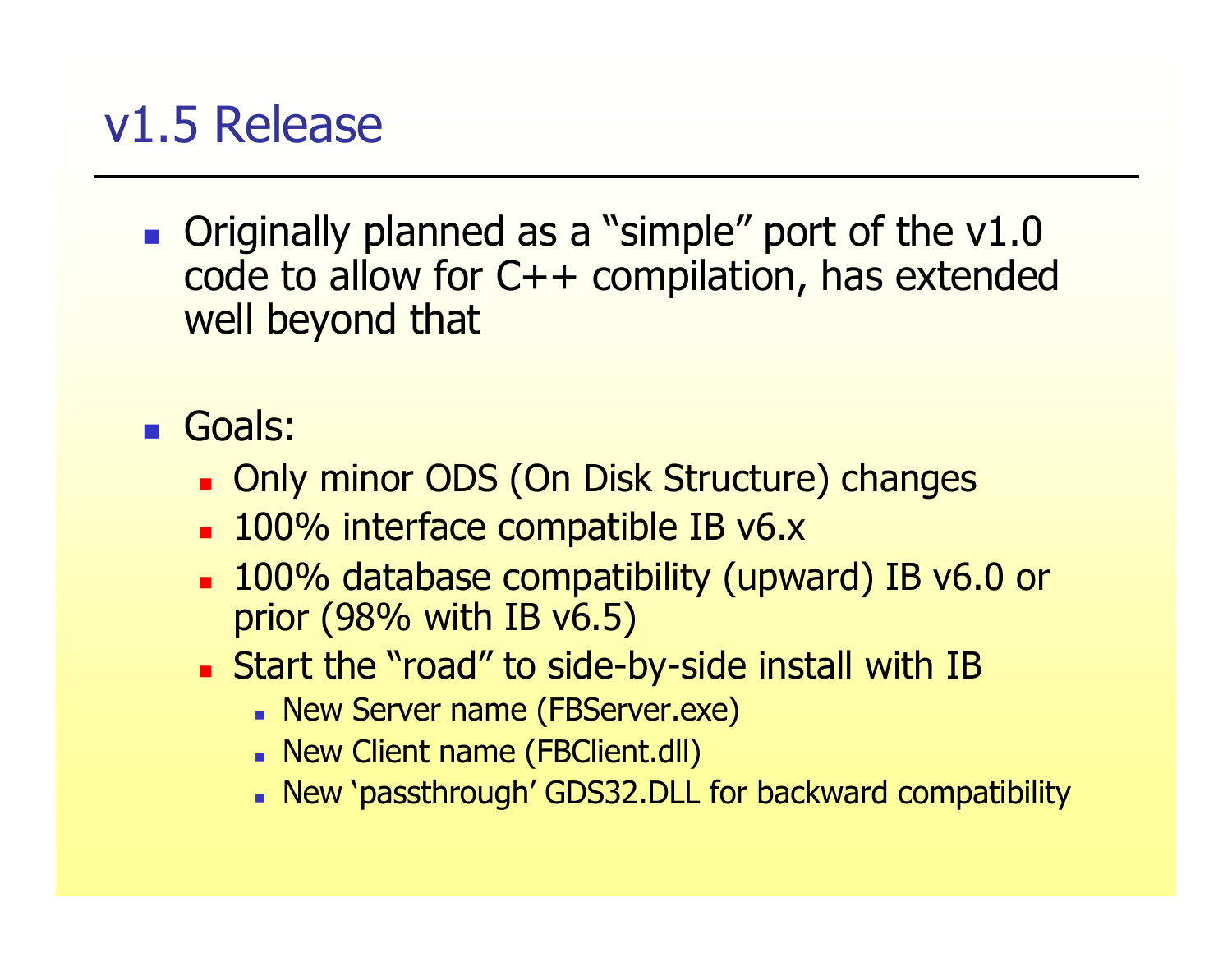### v1.5 Release Schedule

- **Alpha**  $#1$  **was released Sept. 29**
- Alpha #5 was released Dec. 5
- **Beta #1 is expected by Jan. 15**
- **Final Release is expected early Q2 2003**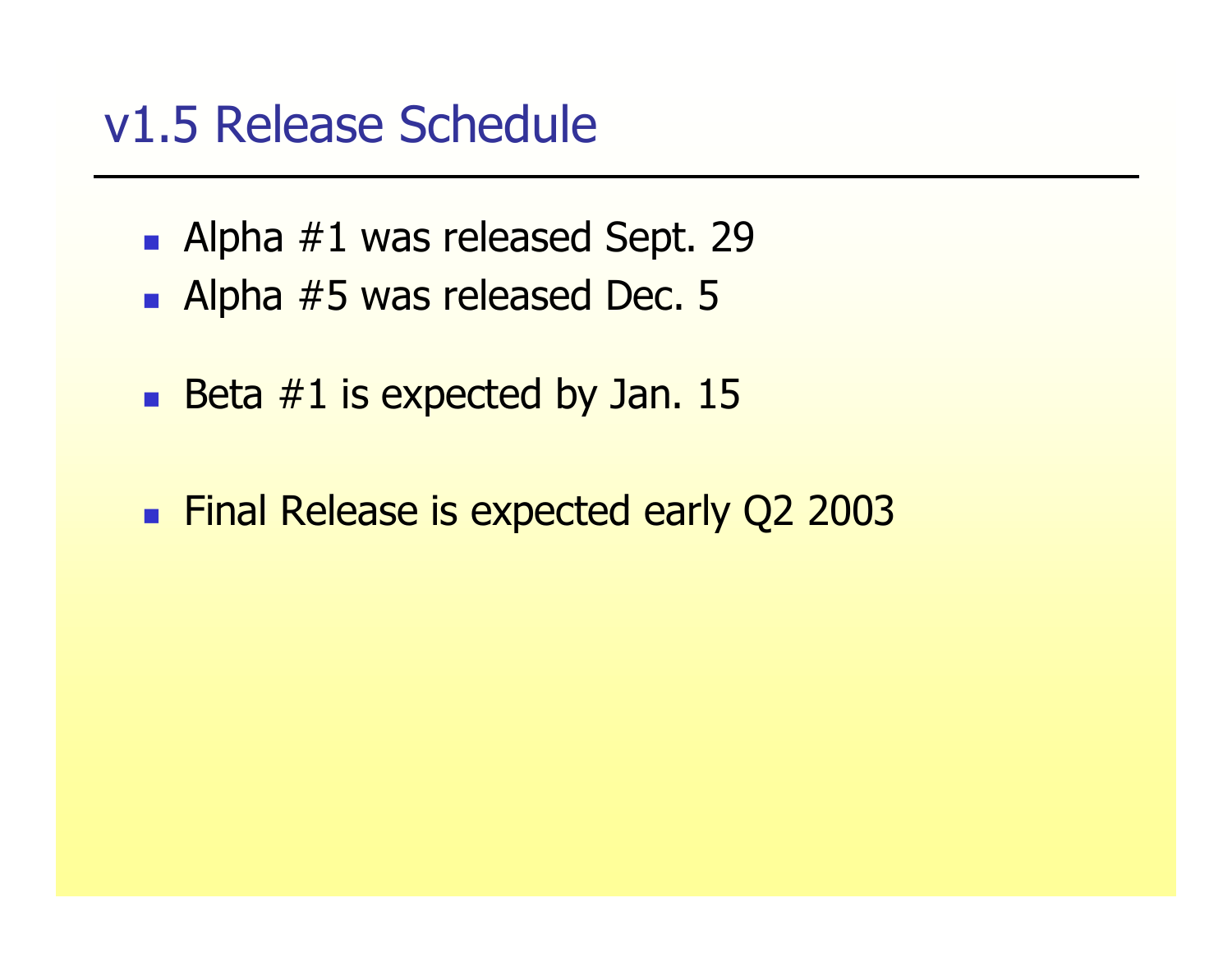### v1.5 – New Engine Features

- **n** Server-side database aliases
	- Connection String = "Server:AliasName"
- **n** "ISC4.GDB" Security database renamed to "xxx.fdb"
- **n New default database extension ".fdb"**
- **n New Plug-In Manager**
- **n** New INTL Interface
- **n New Server Configuration Manager** 
	- **n** "Firebird.conf" replaces "IBConfig"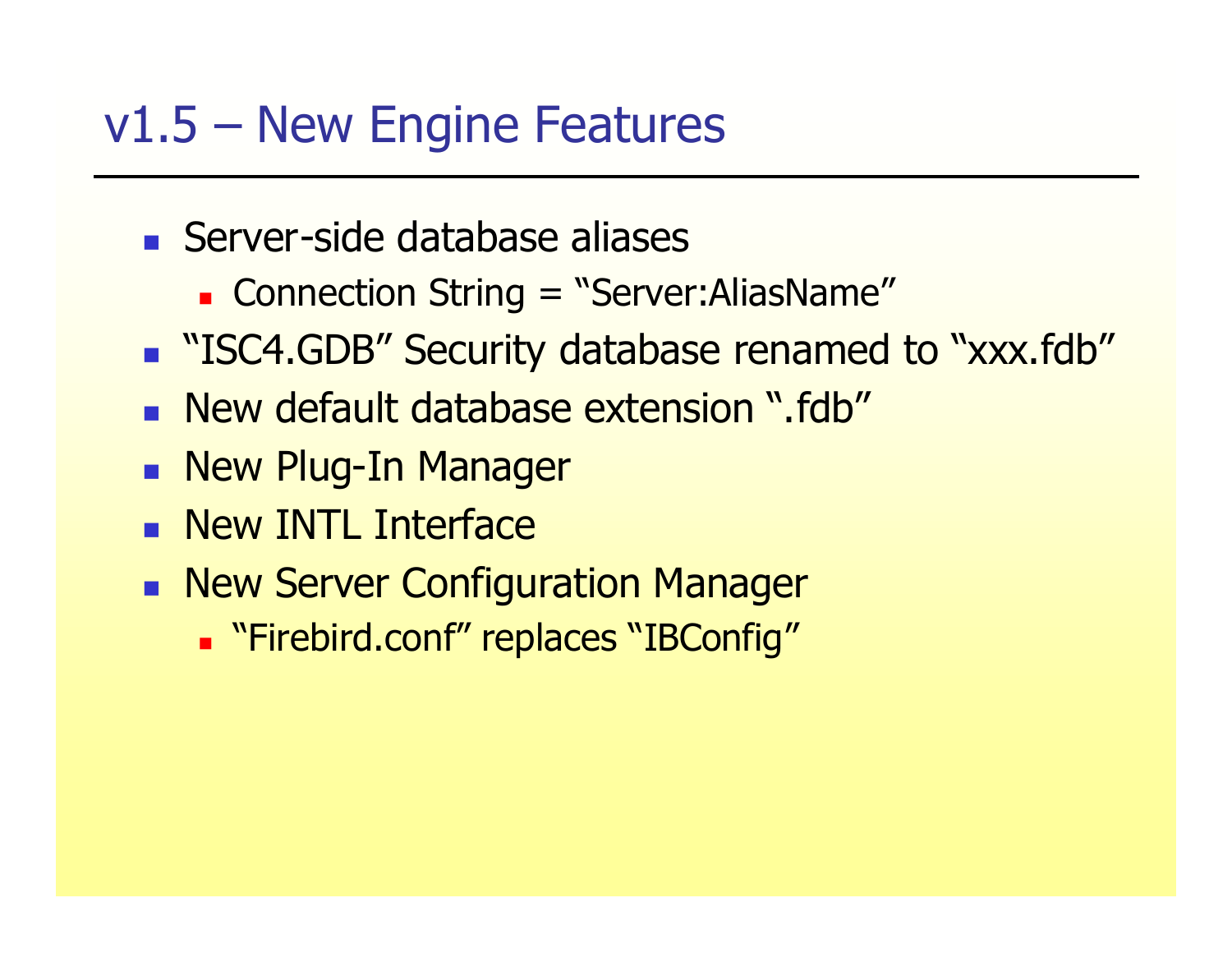### v1.5 – New Engine Features

- **n** In-Memory sorting
	- **Use available memory to reduce/eliminate disk I/O**
- **New Memory Manager** 
	- **n** Completely new implementation
- **NET protocol for Win32 SuperServer builds** 
	- **Uses local shared memory space for data exchange**
	- **Example 2 Substantially faster data access ideal for application** servers (MIDAS) and Web server with database on same box
	- **n** To replace local loopback connections (i.e. localhost:xxx)
- Classic engine available for Win32
	- **Nore SMP 'friendly'**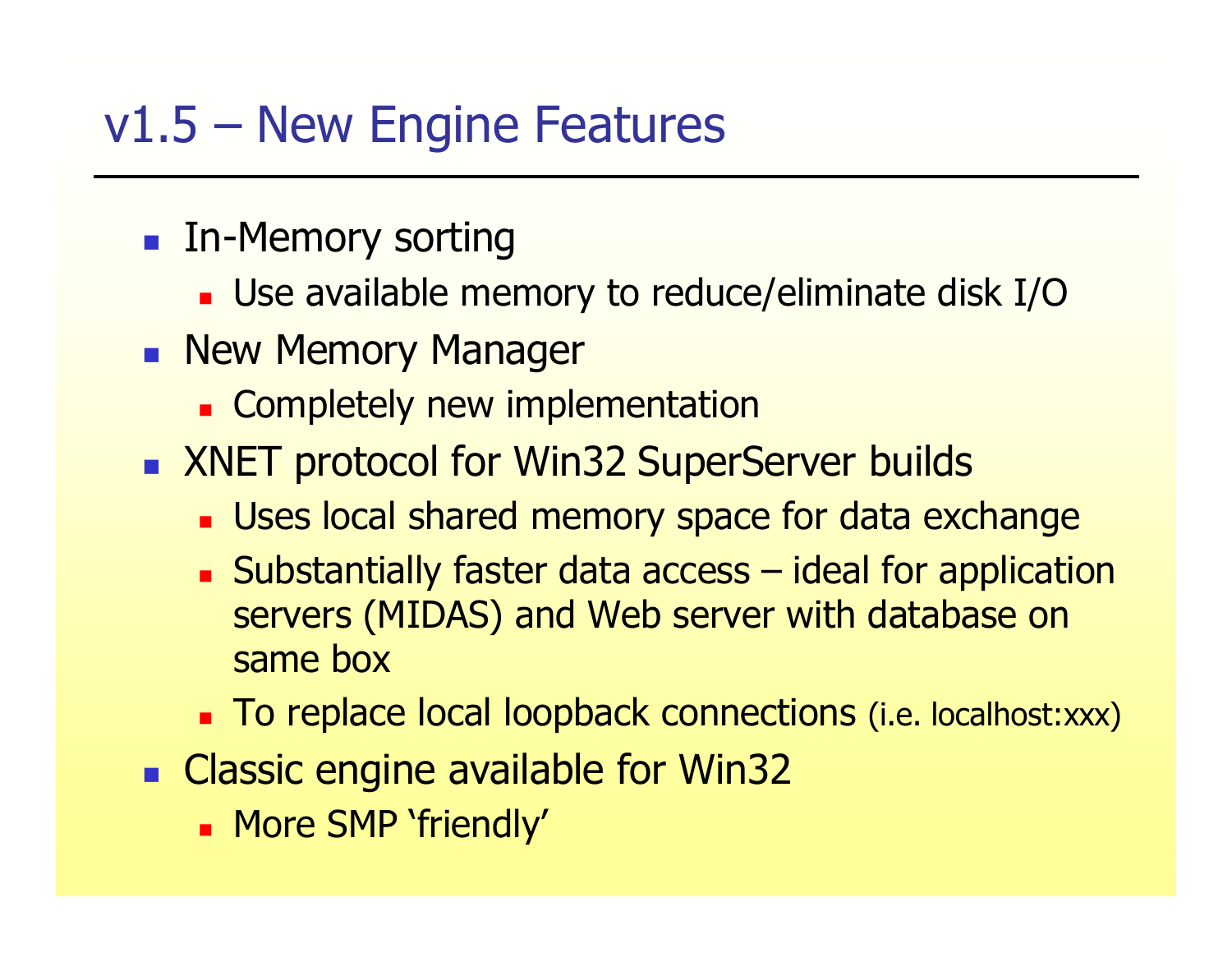# v1.5 – New SQL Features

- "CASE" function support
- "COALESCE" function support
- **NULLIF"** function support
- **NET "GROUP BY" support:** 
	- **By Function,**
	- **n** Sub-Query,
	- **By Column Alias, and**
	- **By ordinal (column position)**
- **n** "ORDER BY" arbitrary expression
- **NORDER BY"** Support for Sub-**Selects**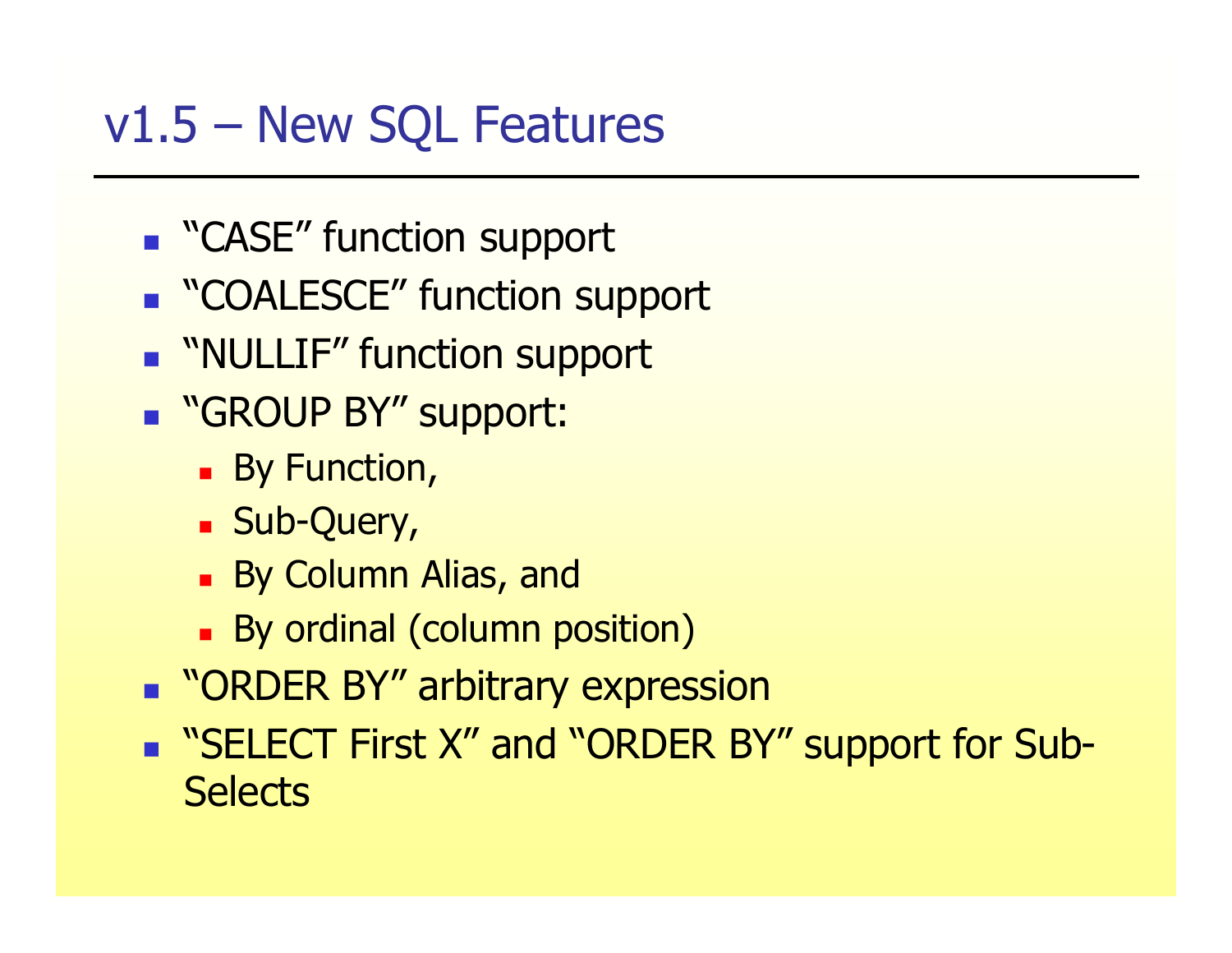# v1.5 – New SQL Features

- **RECREATE VIEW**
- NULL Ordering, as per SQL92 Standard
- **n User-Defined Constraint index names** 
	- **n Index names now based on either constraint name, or user** defined name
- **Explicit locking in SELECT statements** 
	- <sup>n</sup> "SELECT … FOR UPDATE WITH LOCK"
- **EXECUTE STATEMENT** 
	- EXECUTE STATEMENT "...";
- **n** "Boolean" alias to SmallInt
- **BIGINT'** alias to Numeric( 18, 0)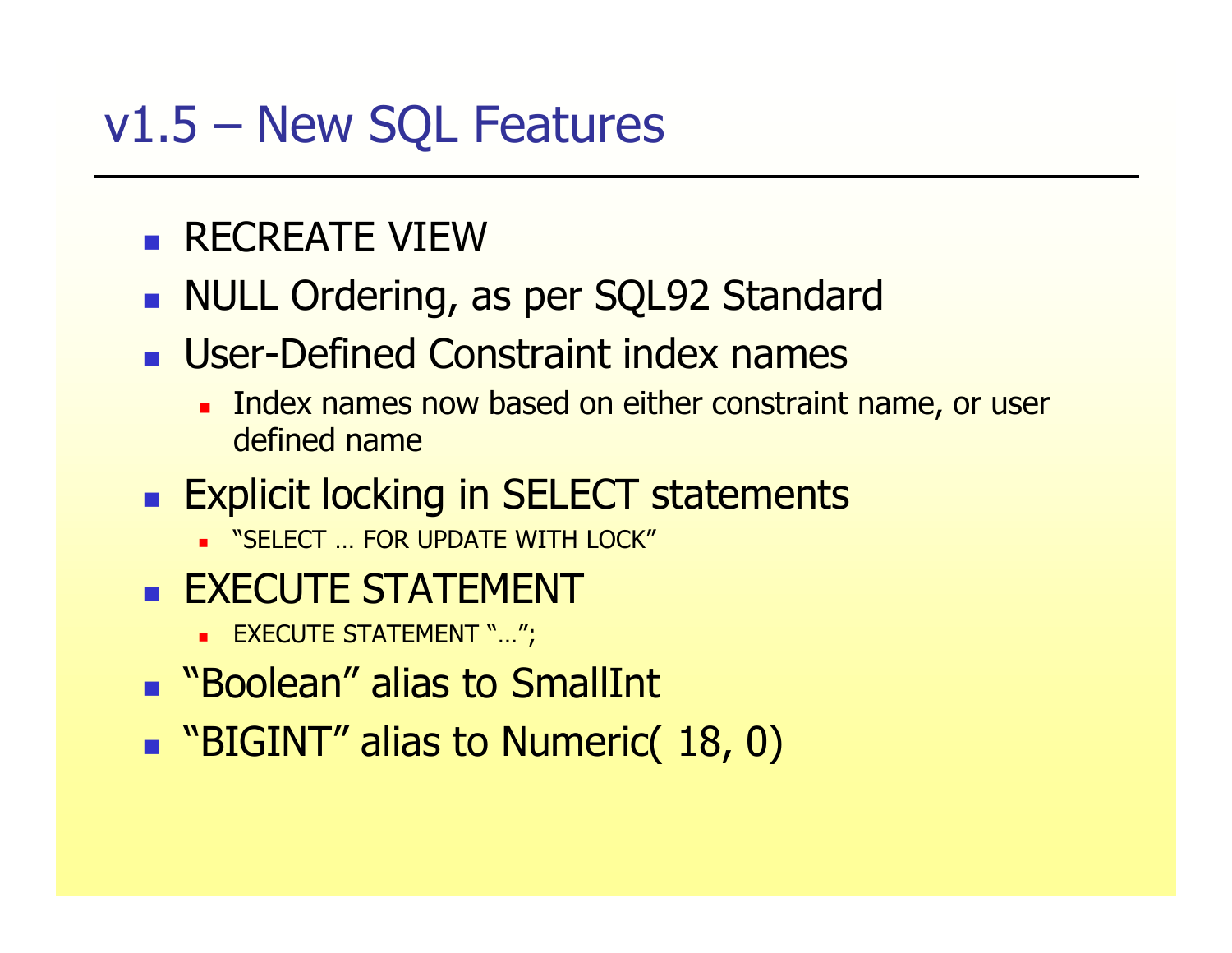# v1.5 – New Trigger and SP Features

#### **n** Savepoints

- **SAVEPOINT save\_pointname;**
- ROLLBACK [WORK] TO [SAVEPOINT] save\_pointname;
- **n** "CREATE OR ALTER" syntax
- **n** Universal Triggers
	- CREATE TRIGGER my\_trigger FOR my\_table BEFORE INSERT OR UPDATE...
- **Enhanced declaration of variables** 
	- <sup>n</sup> DECLARE [VARIABLE] name <variable\_type> [{'=' | DEFAULT} value];
- **Exception re-initiate semantics (ie. Throw)**
- Support for empty "BEGIN ... END" blocks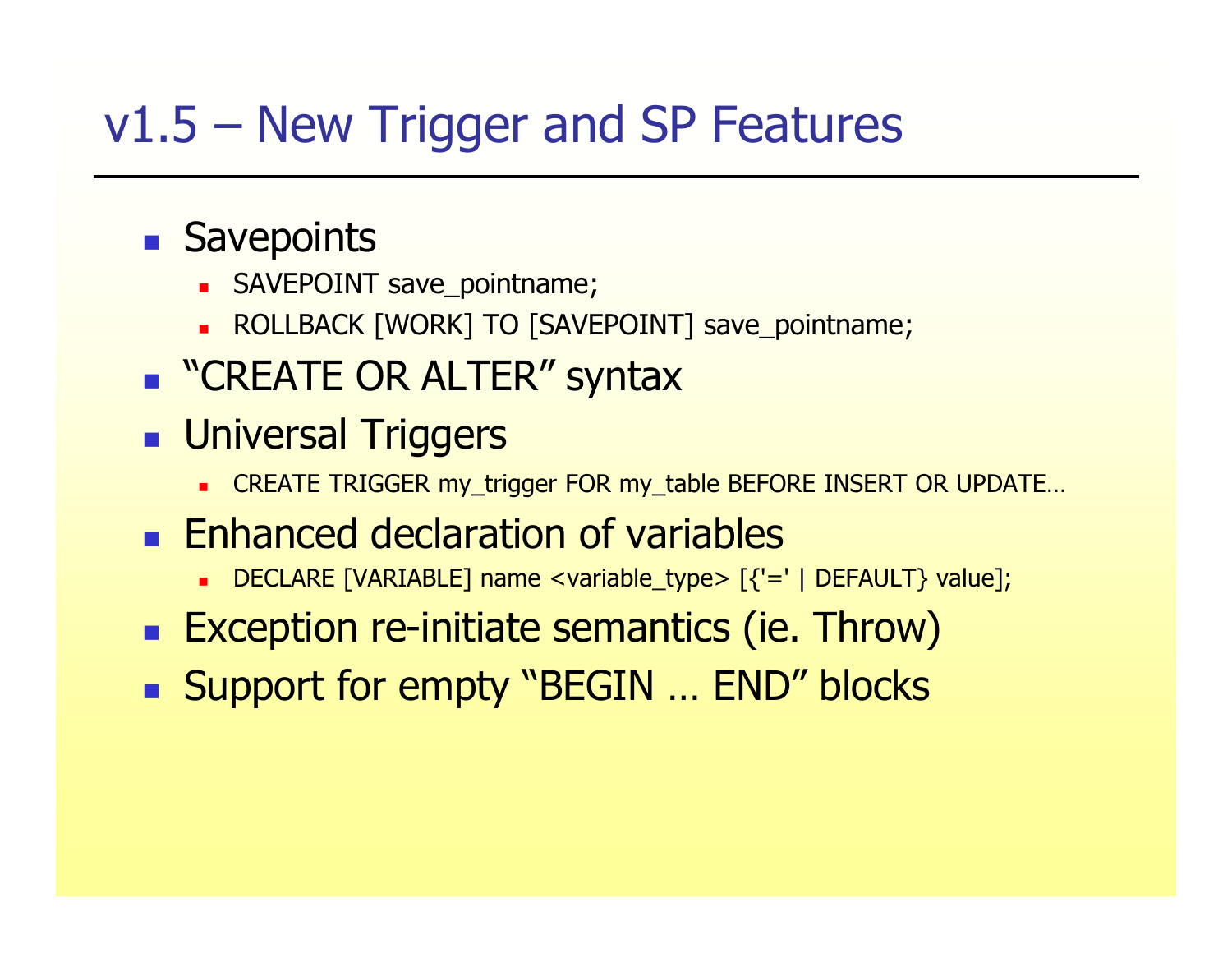# v1.5 – New Trigger and SP Features

#### **New System variables:**

- "ROWS\_AFFECTED"
- "TRANSACTION\_ID"
- "CONNECTION\_ID"
- **N** "SQLCODE"
- <sup>n</sup> "GDSCODE"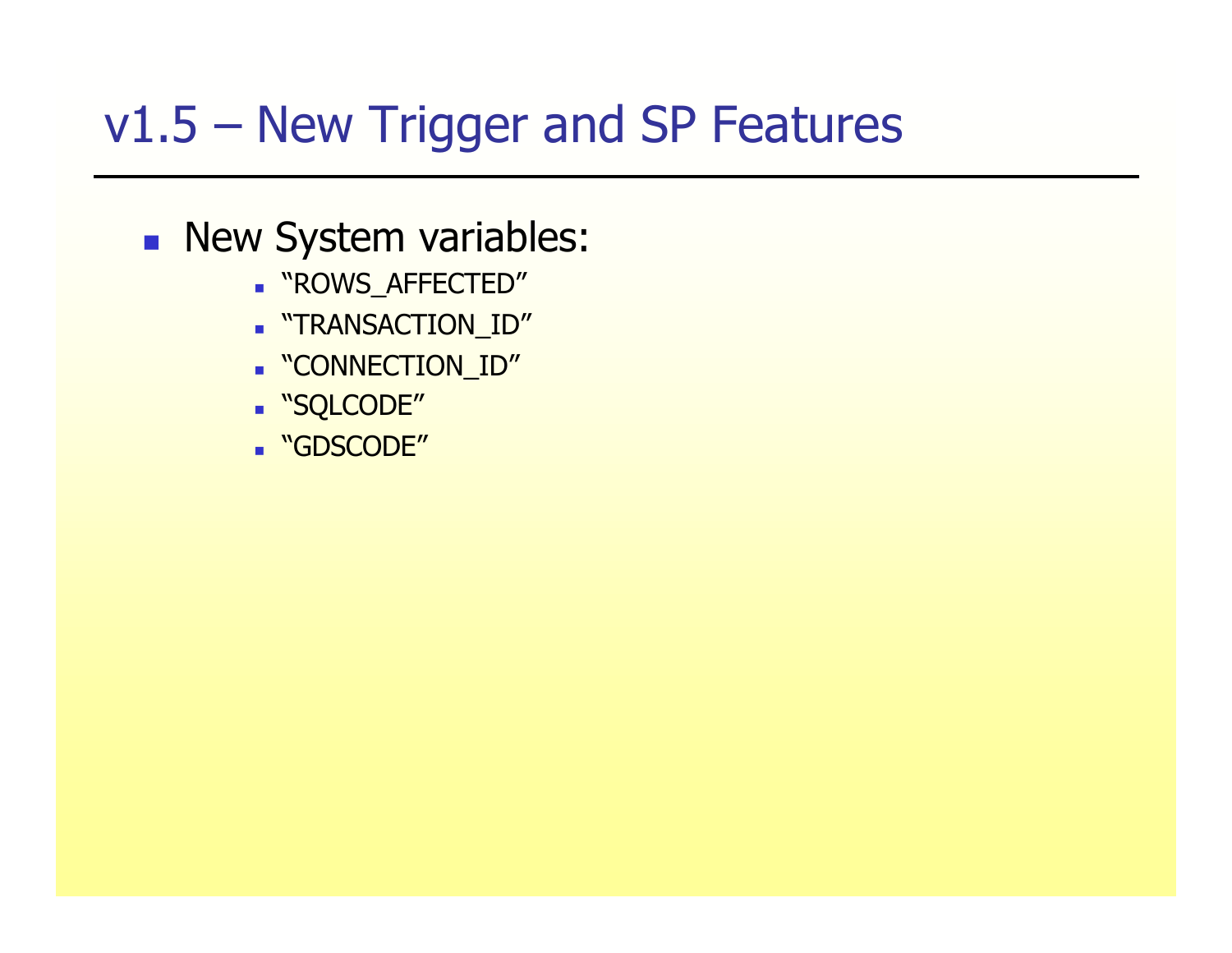# v1.5 – Enhancements

- **n** Optimizer enhancements
	- **Better handling of AND nodes inside an OR node**
	- **Better support for using indices with "OR". Pick the** best available compound index from all "AND" nodes
	- **Example 1** Support for detecting use of index with sub-selects in aggregate select
	- **Example 2 ret sub-selects also use indices when their parent is a** stored procedure
- **n** SuperServer thread scheduler, for better "sharing"
- **New system indexes to improve statement** compilation performance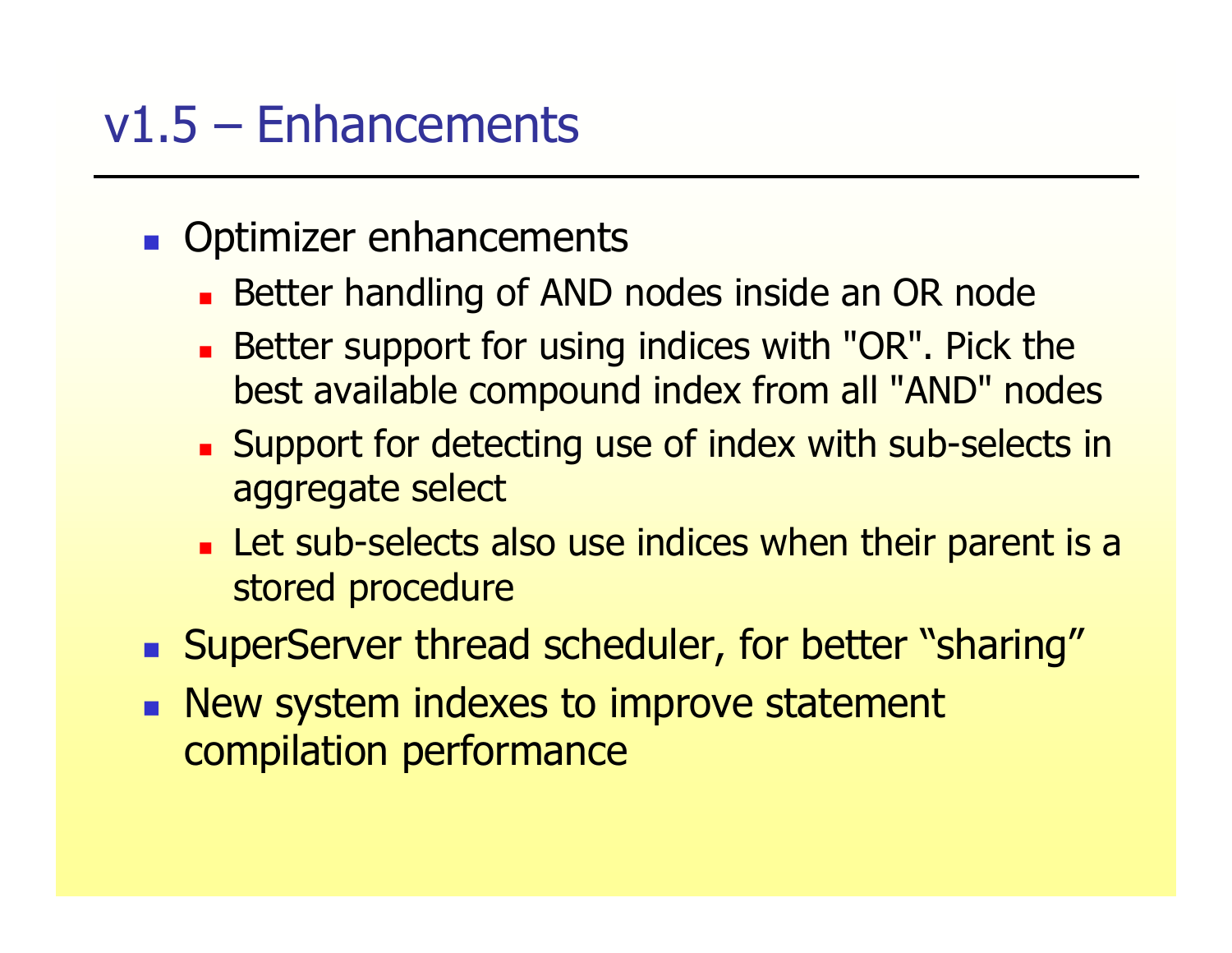## v1.5 – Enhancements

- **Deferred metadata compilation** 
	- **n** Solves most causes the well-known "object in use" error
- **Removed limit of 64 indexes per table** 
	- **n** limit now database page size dependent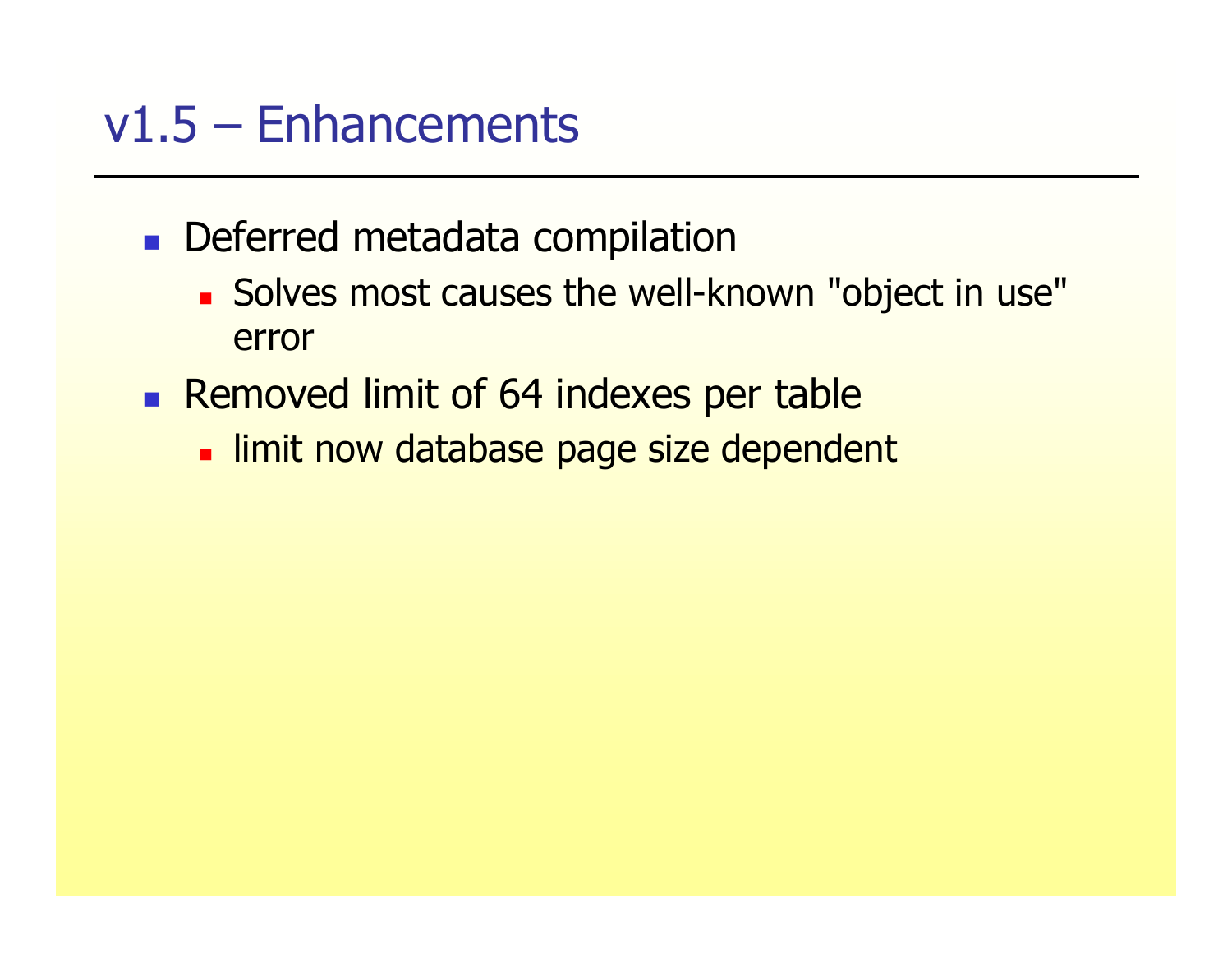# v1.5 – Bug Fixes

- **EXECT JOIN reported incorrect results**
- **n** 3 Buffer Overruns
- **Automatic/Background sweep hangs**
- **n Metadata Security Hole**
- Countless other bugs...